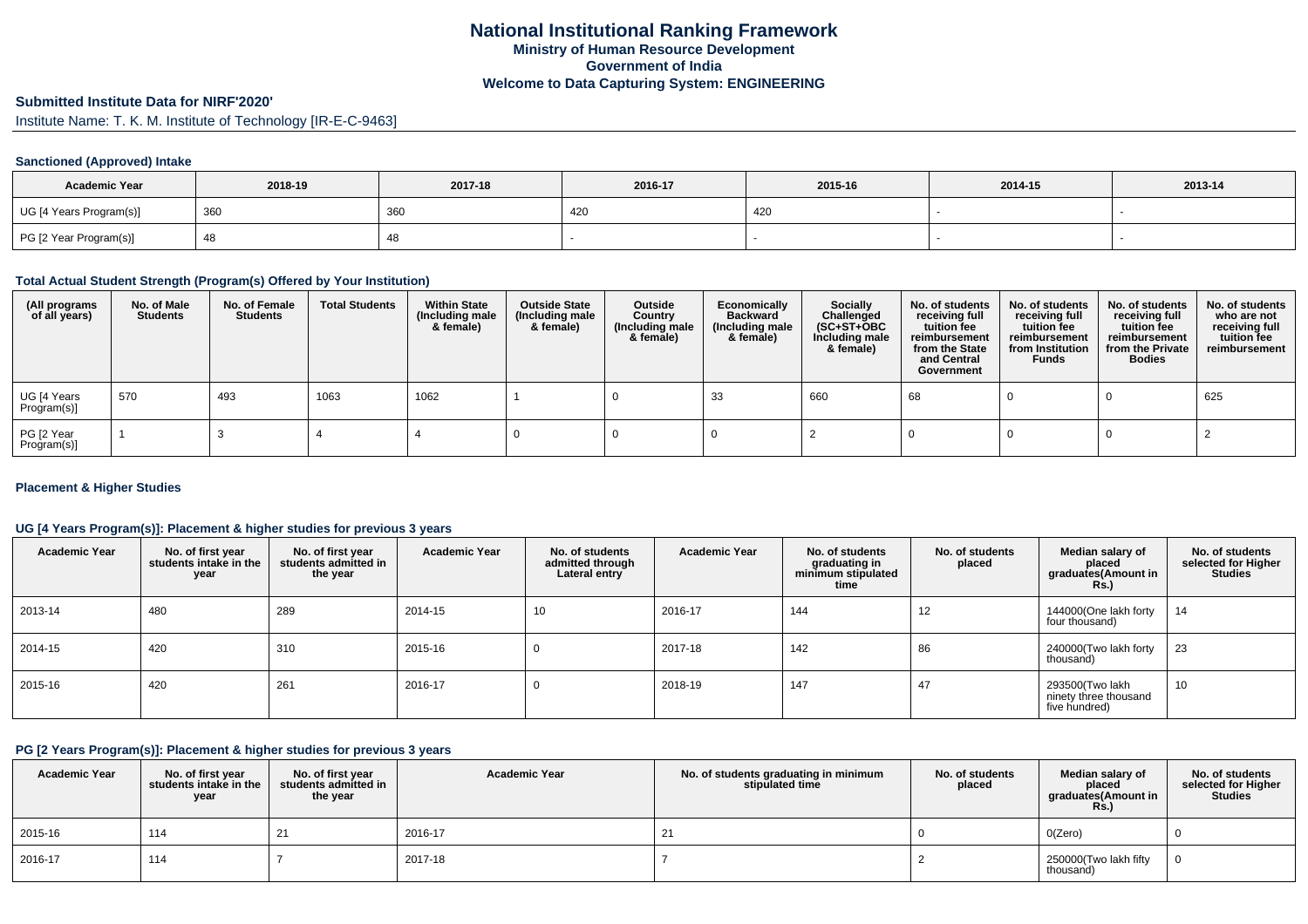| 2017-18 |  |  | 2018-19 |  |  | lakh fifty<br>350000(Three lakh<br>thousand) |  |
|---------|--|--|---------|--|--|----------------------------------------------|--|
|---------|--|--|---------|--|--|----------------------------------------------|--|

## **Ph.D Student Details**

| Ph.D (Student pursuing doctoral program till 2017-18; Students admitted in the academic year 2018-19 should not be entered here.) |         |         |                       |  |  |  |  |
|-----------------------------------------------------------------------------------------------------------------------------------|---------|---------|-----------------------|--|--|--|--|
|                                                                                                                                   |         |         | <b>Total Students</b> |  |  |  |  |
| Full Time                                                                                                                         |         |         |                       |  |  |  |  |
| Part Time                                                                                                                         |         |         |                       |  |  |  |  |
| No. of Ph.D students graduated (including Integrated Ph.D)                                                                        |         |         |                       |  |  |  |  |
|                                                                                                                                   | 2018-19 | 2017-18 | 2016-17               |  |  |  |  |
| Full Time                                                                                                                         |         |         |                       |  |  |  |  |
| Part Time                                                                                                                         |         |         |                       |  |  |  |  |

## **Financial Resources: Utilised Amount for the Capital expenditure for previous 3 years**

| Academic Year                                                                                                                                                                             | 2018-19                                                              | 2017-18                                                                  | 2016-17                                                                      |  |  |  |  |  |
|-------------------------------------------------------------------------------------------------------------------------------------------------------------------------------------------|----------------------------------------------------------------------|--------------------------------------------------------------------------|------------------------------------------------------------------------------|--|--|--|--|--|
|                                                                                                                                                                                           | <b>Utilised Amount</b>                                               | <b>Utilised Amount</b>                                                   | <b>Utilised Amount</b>                                                       |  |  |  |  |  |
| Annual Capital Expenditure on Academic Activities and Resources (excluding expenditure on buildings)                                                                                      |                                                                      |                                                                          |                                                                              |  |  |  |  |  |
| Library (Books, Journals and e-Resources only)                                                                                                                                            | 1096757 (Ten lakhs ninety six thousand seven hundred fifty<br>seven) | 1390052 (Thirteen lakhs ninety thousand fifty two)                       | 987777 (Nine lakhs eighty seven thousand seven hundred and<br>seventy seven) |  |  |  |  |  |
| New Equipment and software for Laboratories                                                                                                                                               | 871570 (Eigh lakhs seventy one thousand five hundred<br>seventy)     | 926993 (Nine lakhs twenty six thousand nine hundred and<br>ninety three) | 1751967 (Seventeen lakhs fifty one thousand nine hundred<br>and sixty seven) |  |  |  |  |  |
| <b>Engineering Workshops</b>                                                                                                                                                              | 100430 (One lakhs four hundred and thirty)                           | 46750 (Forty six thousand seven hundred and fifty)                       | 566072 (Five lakhs sixty six thousand seventy two)                           |  |  |  |  |  |
| Other expenditure on creation of Capital Assets (For setting up<br>classrooms, seminar hall, conference hall, library, Lab, Engq<br>workshops excluding expenditure on Land and Building) | 420328 (Four lakhs twenty thousand three hundred twenty<br>eight)    | 116040 (One lakhs sixteen thousand forty)                                | 658089 (Six lakhs fifty eight thousand eighty nine)                          |  |  |  |  |  |

# **Financial Resources: Utilised Amount for the Operational expenditure for previous 3 years**

| 2018-19<br><b>Academic Year</b>                                                                                                                                                                 |                                                                                          | 2017-18                                                                                  | 2016-17                                                                                 |  |  |  |  |  |
|-------------------------------------------------------------------------------------------------------------------------------------------------------------------------------------------------|------------------------------------------------------------------------------------------|------------------------------------------------------------------------------------------|-----------------------------------------------------------------------------------------|--|--|--|--|--|
|                                                                                                                                                                                                 | <b>Utilised Amount</b>                                                                   | <b>Utilised Amount</b>                                                                   | <b>Utilised Amount</b>                                                                  |  |  |  |  |  |
| <b>Annual Operational Expenditure</b>                                                                                                                                                           |                                                                                          |                                                                                          |                                                                                         |  |  |  |  |  |
| Salaries (Teaching and Non Teaching staff)                                                                                                                                                      | 56478592 (Five crore sixty four lakhs seventy eight thousand<br>five hundred ninety two) | 59918545 (Five crore ninety nine lakhs eighteen thousand five<br>hundred and forty five) | 62932847 (six crore twenty nine lakhs thirty two thousand eight<br>hundred forty seven) |  |  |  |  |  |
| Maintenance of Academic Infrastructure or consumables and<br>other running expenditures (excluding maintenance of hostels<br>and allied services, rent of the building, depreciation cost, etc) | 20127572 (Two crore one lakhs twenty seven thousand five<br>hundred and seventy two)     | 25026133 (Two crore fifty lakhs twenty six thousand one<br>hundred thirty three)         | 21285203 (Two crore twelve lakhs eighty five thousand two<br>hundred and three)         |  |  |  |  |  |
| Seminars/Conferences/Workshops                                                                                                                                                                  | 57900 (Fifty seven thousand nine hundred)                                                | 145000 (One lakhs forty five thousand)                                                   | 79700 (Seventy nine thousand seven hundred)                                             |  |  |  |  |  |

**IPR**

| Calendar year            | 2018 | 2017 | 2016 |
|--------------------------|------|------|------|
| No. of Patents Published |      |      |      |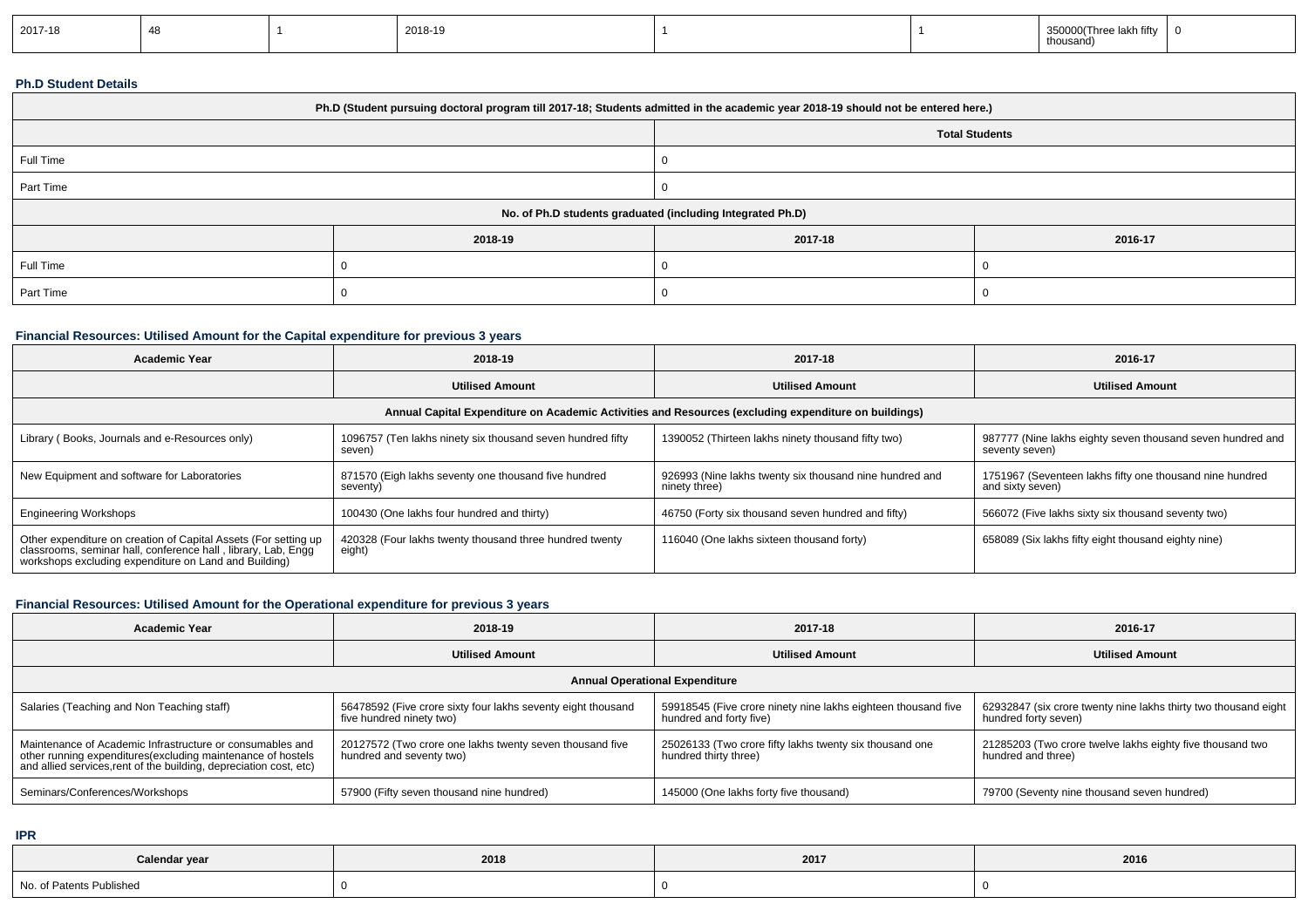| No. of Patents Granted |
|------------------------|
|------------------------|

## **Sponsored Research Details**

| <b>Financial Year</b>                    | 2018-19 | 2017-18 | 2016-17 |
|------------------------------------------|---------|---------|---------|
| Total no. of Sponsored Projects          |         |         |         |
| Total no. of Funding Agencies            |         |         |         |
| Total Amount Received (Amount in Rupees) |         |         |         |
| Amount Received in Words                 | Zero    | Zero    | Zero    |

## **Consultancy Project Details**

| <b>Financial Year</b>                    | 2018-19 | 2017-18 | 2016-17 |
|------------------------------------------|---------|---------|---------|
| Total no. of Consultancy Projects        |         |         |         |
| Total no. of Client Organizations        |         |         |         |
| Total Amount Received (Amount in Rupees) |         |         |         |
| Amount Received in Words                 | Zero    | Zero    | Zero    |

## **PCS Facilities: Facilities of physically challenged students**

| 1. Do your institution buildings have Lifts/Ramps?                                                                                                        | Yes, more than 80% of the buildings |
|-----------------------------------------------------------------------------------------------------------------------------------------------------------|-------------------------------------|
| 2. Do your institution have provision for walking aids, includingwheelchairs and transportation from one building to another for<br>handicapped students? | Yes                                 |
| 3. Do your institution buildings have specially designed toilets for handicapped students?                                                                | Yes, more than 40% of the buildings |

#### **Awards Details**

|             | 1. How many faculty member of your institution have received highly reputed national/international awards/recognition from central<br>government agencies in the previous academic year 2018-19 |                       |                                                                                                                |                                                                                              |                                          |                            |                                   |                               |                              |  |
|-------------|-------------------------------------------------------------------------------------------------------------------------------------------------------------------------------------------------|-----------------------|----------------------------------------------------------------------------------------------------------------|----------------------------------------------------------------------------------------------|------------------------------------------|----------------------------|-----------------------------------|-------------------------------|------------------------------|--|
| <b>Srno</b> | Name of the Faculty                                                                                                                                                                             | Name of the Award     | Name of the Central<br>government<br>agency/international<br>agencies from where<br>award has been<br>received | Address of the<br>Agency giving award                                                        | <b>Contact Email ID of</b><br>the Agency | Year of receiving<br>award | Email ID of the<br>faculty        | Contact no. of the<br>faculty | ls it<br>Fellowship?(Yes/No) |  |
|             | Alfonsa James                                                                                                                                                                                   | <b>UAS Gold Medal</b> | University of<br><b>Agricultural Sciences</b><br>DHARWAD                                                       | University of<br>Agricultural Sciences.<br>Krishinagar, Dharwad,<br>Karnadaka, Pin<br>580005 | deanpgs@uasd.in                          | 2019                       | alfonsaiamesmarch17<br>@gmail.com | 8281492023                    | No                           |  |
|             | 2. How many students of your institution have won international awards in the previous academic year 2018-19                                                                                    |                       |                                                                                                                |                                                                                              |                                          |                            |                                   |                               |                              |  |

### **Faculty Details**

| Srno | <b>Name</b>             | Age | Designation                                         | Gender | Qualification | <b>Experience (In</b><br><b>Months)</b> | <b>Is Associated</b><br><b>Last Year</b> | Currently<br>working with<br>institution? | <b>Joining Date</b> | <b>Leaving Date</b> | <b>Association type</b> |
|------|-------------------------|-----|-----------------------------------------------------|--------|---------------|-----------------------------------------|------------------------------------------|-------------------------------------------|---------------------|---------------------|-------------------------|
|      | Dr P Mohamed<br>Shameem | 41  | Dean / Principal /<br>Director / Vice<br>Chancellor | Male   | Ph.D          | 252                                     | Yes                                      | Yes                                       | 05-05-2008          | $- -$               | Regular                 |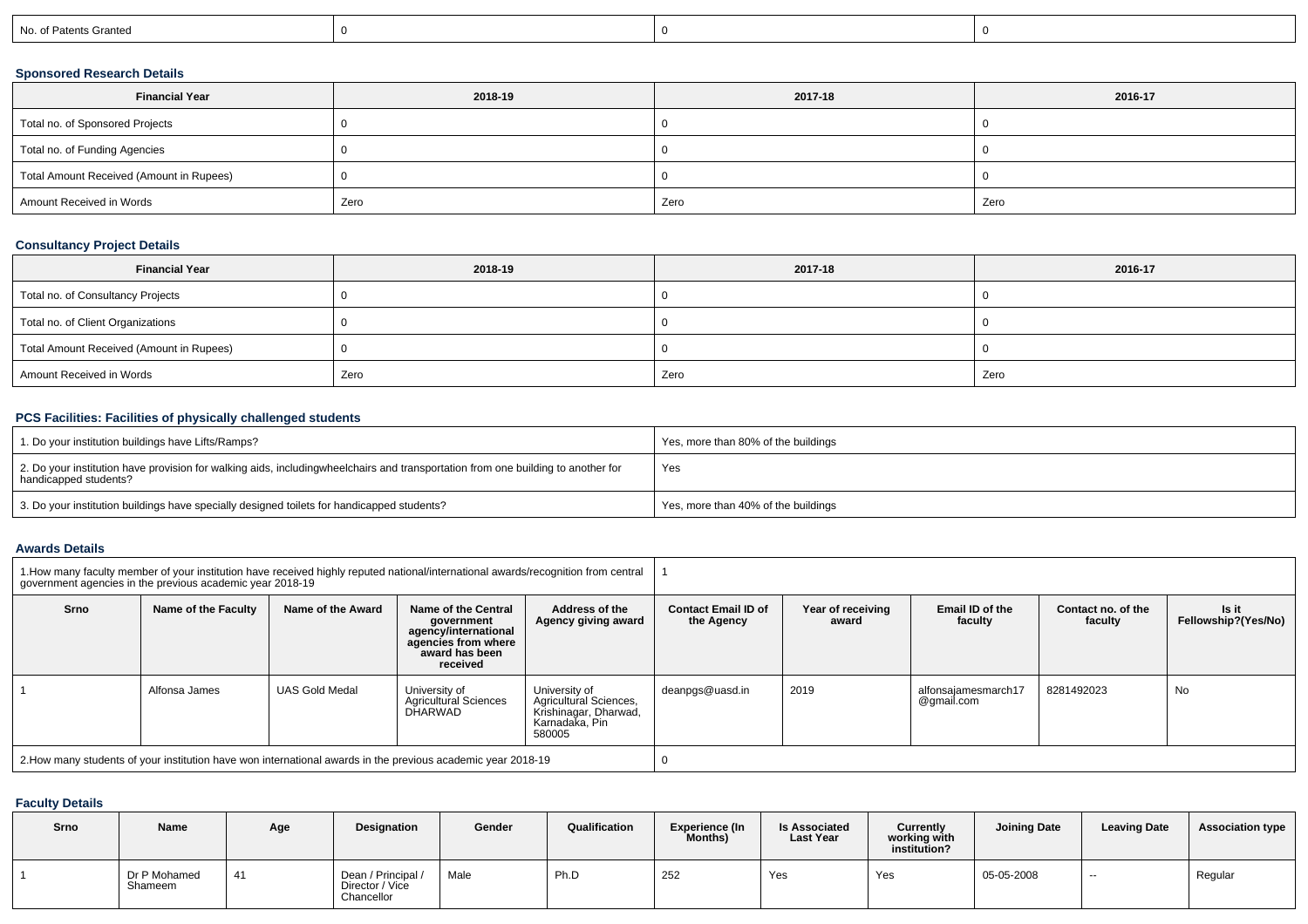| $\overline{2}$ | GEORGY<br>GEORGE          | 30 | Assistant<br>Professor | Male   | M.Tech | 73  | Yes | Yes | 17-06-2013 | $\overline{\phantom{a}}$ | Regular                |
|----------------|---------------------------|----|------------------------|--------|--------|-----|-----|-----|------------|--------------------------|------------------------|
| 3              | Jayakrishnan S            | 27 | Assistant<br>Professor | Male   | M.Tech | 43  | Yes | Yes | 13-07-2016 | $\overline{\phantom{a}}$ | Regular                |
| 4              | DARSANA G                 | 29 | Assistant<br>Professor | Female | M.Tech | 59  | Yes | Yes | 13-07-2016 | $\overline{\phantom{a}}$ | Regular                |
| 5              | <b>IJAS NAZEER</b>        | 31 | Assistant<br>Professor | Male   | M.Tech | 85  | Yes | Yes | 25-06-2012 | $\overline{\phantom{a}}$ | Regular                |
| 6              | SHEMI MOL B               | 35 | Assistant<br>Professor | Female | M.E.   | 135 | Yes | Yes | 01-07-2010 | $\overline{\phantom{a}}$ | Regular                |
| $\overline{7}$ | SANDEEP S                 | 36 | Assistant<br>Professor | Male   | M.E.   | 107 | Yes | Yes | 10-08-2012 | $\overline{\phantom{a}}$ | Regular                |
| 8              | LAKSHMY G B               | 35 | Assistant<br>Professor | Female | M.Tech | 129 | Yes | Yes | 03-12-2009 | $\overline{\phantom{a}}$ | Regular                |
| 9              | <b>RESHMIRS</b>           | 38 | Assistant<br>Professor | Female | M.Sc.  | 158 | Yes | Yes | 19-05-2008 | $\overline{\phantom{a}}$ | Regular                |
| 10             | SABITHA H                 | 29 | Assistant<br>Professor | Female | M.Tech | 99  | Yes | No  | 18-08-2011 | 21-01-2019               | Regular                |
| 11             | <b>BILAL S BAVA</b>       | 30 | Assistant<br>Professor | Male   | M.Tech | 73  | Yes | Yes | 18-06-2014 | $\overline{\phantom{a}}$ | Regular                |
| 12             | George Alex               | 65 | Assistant<br>Professor | Male   | M.A    | 420 | Yes | Yes | 10-08-2015 | $\overline{\phantom{a}}$ | Regular                |
| 13             | Joby John                 | 32 | Assistant<br>Professor | Female | M.E.   | 119 | Yes | Yes | 10-08-2011 | $\overline{\phantom{a}}$ | Regular                |
| 14             | Dr SONY I S               | 35 | Assistant<br>Professor | Female | Ph.D   | 136 | Yes | Yes | 08-07-2010 | $\overline{\phantom{a}}$ | Regular                |
| 15             | Resmi B P                 | 38 | Assistant<br>Professor | Female | M.Ed   | 100 | Yes | Yes | 11-08-2015 | $\overline{\phantom{a}}$ | Regular                |
| 16             | <b>VIDYA G KAIMAL</b>     | 35 | Assistant<br>Professor | Female | M.Tech | 140 | Yes | Yes | 07-07-2008 | $\overline{\phantom{a}}$ | Regular                |
| 17             | SOORYA<br><b>PONNAMMA</b> | 32 | Assistant<br>Professor | Female | M.Tech | 96  | Yes | Yes | 01-07-2011 | $\overline{\phantom{a}}$ | Regular                |
| 18             | <b>VEENA V S</b>          | 29 | Assistant<br>Professor | Female | M.Tech | 50  | Yes | No  | 13-06-2016 | 29-03-2019               | Regular                |
| 19             | Sindhu A                  | 34 | Assistant<br>Professor | Female | M.Tech | 154 | Yes | Yes | 23-07-2007 | $\overline{\phantom{a}}$ | Regular                |
| 20             | <b>VYSHAK R S</b>         | 30 | Assistant<br>Professor | Male   | M.Tech | 60  | Yes | Yes | 01-07-2014 | $\sim$                   | Regular                |
| 21             | Athira G                  | 26 | Assistant<br>Professor | Female | M.E.   | 39  | Yes | Yes | 25-07-2017 | $\overline{\phantom{a}}$ | Regular                |
| 22             | Nirmal Adam Sait          | 28 | Assistant<br>Professor | Male   | M.Tech | 49  | Yes | No  | 19-01-2016 | 31-07-2018               | Regular                |
| 23             | Sherin Mariam<br>Roy      | 27 | Assistant<br>Professor | Female | M.Tech | 23  | Yes | No  | 25-01-2017 | 31-07-2018               | Adhoc /<br>Contractual |
| 24             | ASHA B S                  | 47 | Lecturer               | Female | M.Sc.  | 192 | No  | Yes | 12-09-2018 | $\overline{\phantom{a}}$ | Regular                |
| 25             | ANJALI SANKAR<br>м        | 26 | Assistant<br>Professor | Female | M.Tech | 24  | Yes | No  | 29-01-2018 | 22-03-2019               | Regular                |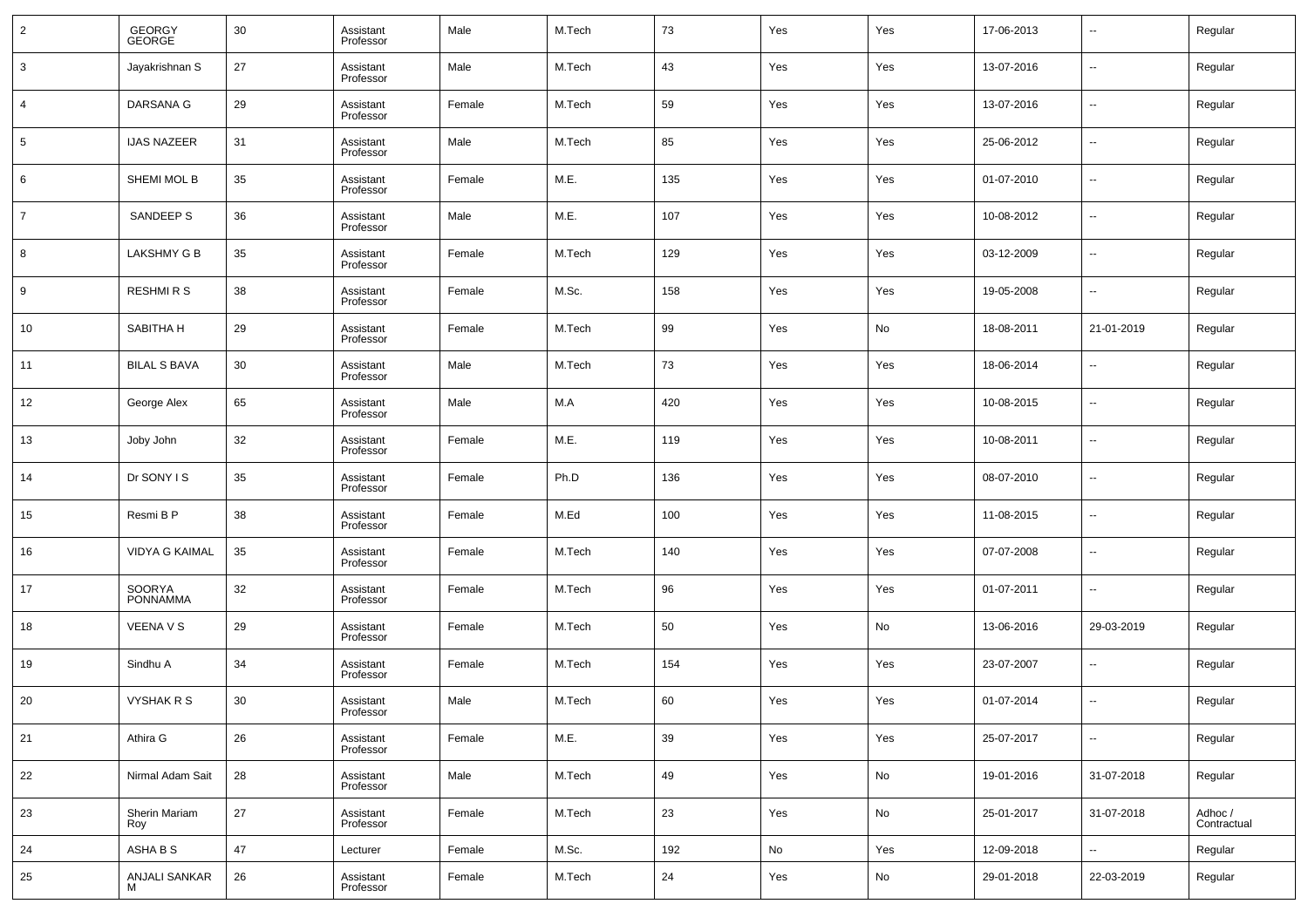| 26 | Dr S SURESH                                | 58     | Dean / Principal /<br>Director / Vice<br>Chancellor | Male   | Ph.D    | 408 | Yes | Yes | 01-08-2018 | $\overline{\phantom{a}}$ | Regular |
|----|--------------------------------------------|--------|-----------------------------------------------------|--------|---------|-----|-----|-----|------------|--------------------------|---------|
| 27 | Minu Mumthaz<br>Thaha                      | 30     | Assistant<br>Professor                              | Female | M.Tech  | 72  | Yes | Yes | 17-07-2013 | $\overline{\phantom{a}}$ | Regular |
| 28 | <b>JOMY GEORGE</b>                         | 36     | Assistant<br>Professor                              | Female | M.Tech  | 168 | Yes | Yes | 12-07-2006 | $\overline{\phantom{a}}$ | Regular |
| 29 | <b>VYSAKH</b><br>RAVEENDRA<br><b>KURUP</b> | 31     | Assistant<br>Professor                              | Male   | M.Tech  | 66  | Yes | Yes | 11-01-2012 | $\sim$                   | Regular |
| 30 | Ancy S                                     | 30     | Assistant<br>Professor                              | Female | M.A     | 64  | Yes | Yes | 13-09-2017 | $\overline{\phantom{a}}$ | Regular |
| 31 | RAZEEK A                                   | 44     | Associate<br>Professor                              | Male   | M.Tech  | 203 | Yes | Yes | 04-08-2014 | $\overline{\phantom{a}}$ | Regular |
| 32 | Roshni Roy                                 | 26     | Assistant<br>Professor                              | Female | M.Tech  | 24  | Yes | Yes | 28-06-2017 | $\overline{\phantom{a}}$ | Regular |
| 33 | AKHIL BASHA B                              | 33     | Assistant<br>Professor                              | Male   | M.Tech  | 106 | Yes | Yes | 17-09-2008 | $\overline{\phantom{a}}$ | Regular |
| 34 | Rekhasree R L                              | 32     | Assistant<br>Professor                              | Female | M.Tech  | 102 | Yes | Yes | 01-07-2014 | $\overline{\phantom{a}}$ | Regular |
| 35 | Varun G S                                  | 28     | Assistant<br>Professor                              | Male   | MP.Ed.  | 37  | Yes | Yes | 13-06-2016 | $\overline{\phantom{a}}$ | Regular |
| 36 | <b>REJIN S</b>                             | 34     | Assistant<br>Professor                              | Male   | M.Tech  | 112 | Yes | No  | 12-08-2013 | 11-09-2018               | Regular |
| 37 | <b>BINURV</b>                              | 36     | Assistant<br>Professor                              | Female | M.Ed    | 137 | Yes | Yes | 17-08-2009 | $\overline{\phantom{a}}$ | Regular |
| 38 | <b>RINKU</b><br>VITHAYATHIL                | 29     | Assistant<br>Professor                              | Female | M.Tech  | 61  | Yes | No  | 27-01-2017 | 31-01-2019               | Regular |
| 39 | ANISHA S S                                 | 32     | Assistant<br>Professor                              | Female | M.E.    | 96  | Yes | Yes | 13-07-2011 | $\overline{\phantom{a}}$ | Regular |
| 40 | <b>NIVIN VINCENT</b>                       | 28     | Assistant<br>Professor                              | Male   | M.Tech  | 49  | Yes | Yes | 22-06-2016 | $\overline{\phantom{a}}$ | Regular |
| 41 | <b>Edward Nikhil</b><br>Karlus             | 31     | Assistant<br>Professor                              | Male   | M.E.    | 99  | Yes | No  | 06-02-2017 | 22-10-2019               | Regular |
| 42 | <b>JAKIE SHERAF</b>                        | 31     | Assistant<br>Professor                              | Male   | M.Tech  | 79  | Yes | No  | 04-01-2013 | 01-01-2019               | Regular |
| 43 | <b>SUBY</b><br>VARGHESE                    | 35     | Assistant<br>Professor                              | Female | M.E.    | 117 | Yes | Yes | 13-08-2012 | $\overline{\phantom{a}}$ | Regular |
| 44 | Harsha R                                   | 26     | Assistant<br>Professor                              | Female | M.E.    | 28  | Yes | Yes | 25-01-2017 | $\overline{\phantom{a}}$ | Regular |
| 45 | Abhishek S                                 | $30\,$ | Assistant<br>Professor                              | Male   | M.Tech  | 73  | Yes | Yes | 16-06-2013 | $\overline{\phantom{a}}$ | Regular |
| 46 | <b>SAJINA K</b>                            | 32     | Lecturer                                            | Female | M.Sc.   | 60  | Yes | Yes | 29-06-2016 | $\overline{\phantom{a}}$ | Regular |
| 47 | NEETHA ALEX                                | 31     | Assistant<br>Professor                              | Female | M.Tech  | 96  | Yes | Yes | 28-07-2011 | $\overline{\phantom{a}}$ | Regular |
| 48 | RADHAKRISHNA<br>PILLAI                     | 71     | Professor                                           | Male   | M. Phil | 514 | Yes | No  | 05-09-2003 | 30-06-2018               | Regular |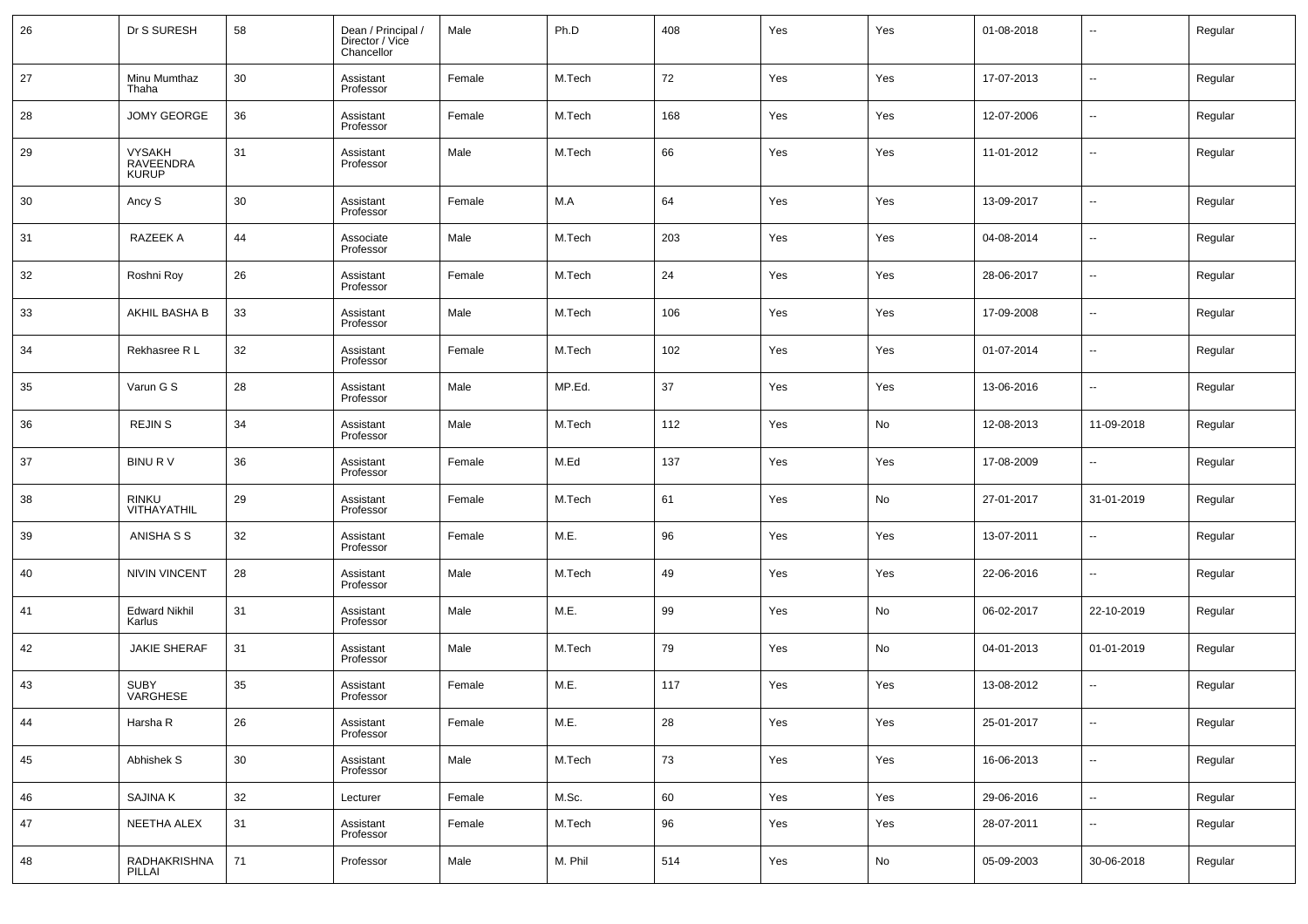| 49 | VIJI V                          | 32 | Lecturer               | Female | M.Sc.   | 79  | Yes | Yes | 11-01-2018 | $\overline{\phantom{a}}$ | Regular |
|----|---------------------------------|----|------------------------|--------|---------|-----|-----|-----|------------|--------------------------|---------|
| 50 | <b>RINY RAJAN</b>               | 25 | Assistant<br>Professor | Female | M.Tech  | 12  | Yes | Yes | 31-07-2018 | $\overline{\phantom{a}}$ | Regular |
| 51 | LAYA LIZ<br><b>KURIAKOSE</b>    | 25 | Assistant<br>Professor | Female | M.Tech  | 9   | Yes | Yes | 29-10-2018 | $\overline{\phantom{a}}$ | Regular |
| 52 | <b>VIMAL SANKAR</b>             | 38 | Assistant<br>Professor | Male   | M.E.    | 137 | Yes | Yes | 01-07-2010 | $\overline{\phantom{a}}$ | Regular |
| 53 | Nitha Raj                       | 29 | Assistant<br>Professor | Female | M.Tech  | 63  | Yes | Yes | 27-01-2017 | $\overline{\phantom{a}}$ | Regular |
| 54 | Ammu S                          | 29 | Assistant<br>Professor | Female | M.E.    | 61  | Yes | No  | 17-07-2013 | 31-07-2018               | Regular |
| 55 | <b>INDU BALA</b>                | 35 | Lecturer               | Female | M.Sc.   | 133 | Yes | No  | 02-02-2011 | 12-07-2019               | Regular |
| 56 | M Girijakumaran                 | 66 | Professor              | Male   | Ph.D    | 520 | Yes | Yes | 15-07-2008 | $\overline{\phantom{a}}$ | Regular |
| 57 | ANSIA S                         | 32 | Assistant<br>Professor | Female | M.Tech  | 139 | Yes | Yes | 09-07-2008 | $\overline{\phantom{a}}$ | Regular |
| 58 | Sreedevi V                      | 28 | Assistant<br>Professor | Female | M.Tech  | 24  | Yes | Yes | 28-06-2017 | $\overline{\phantom{a}}$ | Regular |
| 59 | Surya Surendran                 | 33 | Assistant<br>Professor | Female | M.E.    | 128 | Yes | Yes | 19-11-2008 | $\overline{\phantom{a}}$ | Regular |
| 60 | SAJID ALI A                     | 30 | Assistant<br>Professor | Male   | M.Tech  | 62  | Yes | Yes | 11-08-2015 | $\overline{\phantom{a}}$ | Regular |
| 61 | Keerthi Krishna                 | 26 | Assistant<br>Professor | Female | M.E.    | 32  | Yes | Yes | 25-01-2017 | $\overline{\phantom{a}}$ | Regular |
| 62 | ASHA A S                        | 34 | Assistant<br>Professor | Female | M.E.    | 159 | Yes | Yes | 18-07-2008 | $\overline{\phantom{a}}$ | Regular |
| 63 | <b>ASWATHY</b><br><b>NANDAN</b> | 27 | Assistant<br>Professor | Female | M.E.    | 50  | Yes | No  | 03-08-2016 | 18-01-2019               | Regular |
| 64 | Shamla D S                      | 32 | Assistant<br>Professor | Female | M.Tech  | 57  | Yes | Yes | 28-06-2017 | $\overline{\phantom{a}}$ | Regular |
| 65 | <b>PRIYA</b><br><b>AJAYGOSH</b> | 32 | Assistant<br>Professor | Female | M.Tech  | 98  | Yes | No  | 29-06-2012 | 31-01-2019               | Regular |
| 66 | RUPESH RAVI M<br>R              | 38 | Assistant<br>Professor | Male   | M.Tech  | 115 | Yes | Yes | 04-12-2009 | $\overline{\phantom{a}}$ | Regular |
| 67 | SOORYA CHITRA<br>G              | 38 | Assistant<br>Professor | Female | M.Ed    | 154 | Yes | No  | 28-01-2010 | 03-08-2018               | Regular |
| 68 | <b>REVATHY</b><br><b>NANCY</b>  | 32 | Assistant<br>Professor | Female | M.E.    | 108 | Yes | Yes | 01-07-2011 | $\overline{\phantom{a}}$ | Regular |
| 69 | <b>MIJI PHILIP</b>              | 37 | Assistant<br>Professor | Female | M. Phil | 143 | Yes | Yes | 29-06-2009 | $\overline{\phantom{a}}$ | Regular |
| 70 | Aeshlyn Jose                    | 30 | Assistant<br>Professor | Female | M.Tech  | 72  | Yes | Yes | 17-07-2013 | $\overline{\phantom{a}}$ | Regular |
| 71 | SAJI KUNJUMON                   | 32 | Assistant<br>Professor | Male   | M.E.    | 84  | Yes | No  | 01-07-2015 | 31-12-2018               | Regular |
| 72 | SHIJARATH T R                   | 38 | Assistant<br>Professor | Female | M.Tech  | 64  | Yes | Yes | 16-08-2017 | ۰.                       | Regular |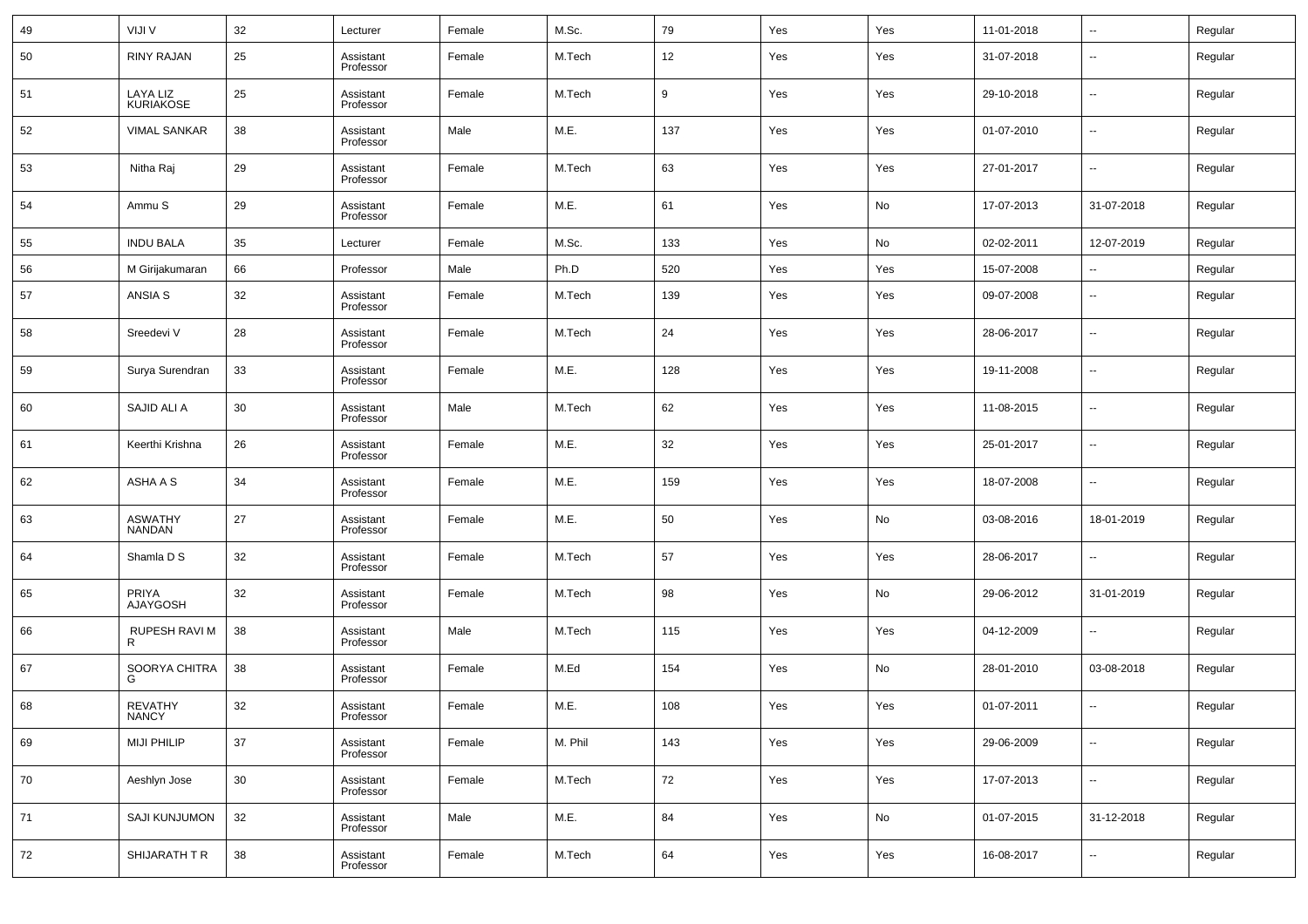| 73 | ANJU VISWAN                        | 29 | Assistant<br>Professor | Female | M.Tech  | 43  | No  | Yes | 31-07-2018 | $\overline{\phantom{a}}$ | Regular |
|----|------------------------------------|----|------------------------|--------|---------|-----|-----|-----|------------|--------------------------|---------|
| 74 | ALFONSA JAMES                      | 25 | Assistant<br>Professor | Female | M.Tech  | 10  | Yes | Yes | 17-09-2018 | $\sim$                   | Regular |
| 75 | Κ<br>MADHUSOODAN<br>AN PILLAI      | 63 | Professor              | Male   | M.Tech  | 417 | Yes | No  | 01-12-2014 | 31-07-2018               | Regular |
| 76 | Sheela Devi<br>Aswathy<br>Chandran | 31 | Assistant<br>Professor | Female | M.Tech  | 101 | Yes | Yes | 03-10-2011 | $\sim$                   | Regular |
| 77 | <b>DEEPTHI</b><br>SUDHAKARAN       | 40 | Lecturer               | Female | M.A     | 164 | Yes | Yes | 12-06-2008 | $\sim$                   | Regular |
| 78 | Leena Shaji                        | 39 | Associate<br>Professor | Female | M.E.    | 146 | Yes | Yes | 02-06-2008 | $\overline{\phantom{a}}$ | Regular |
| 79 | Praveen K                          | 34 | Assistant<br>Professor | Male   | M.Tech  | 74  | Yes | No  | 17-06-2013 | 31-08-2019               | Regular |
| 80 | Mruthula NR                        | 33 | Assistant<br>Professor | Female | M.E.    | 144 | Yes | Yes | 08-08-2011 | $\overline{\phantom{a}}$ | Regular |
| 81 | ASIF<br>MOHAMMED S                 | 30 | Assistant<br>Professor | Male   | M.Tech  | 73  | Yes | Yes | 20-06-2013 | $\sim$                   | Regular |
| 82 | <b>RESHMILB</b>                    | 38 | Assistant<br>Professor | Female | M. Phil | 144 | Yes | Yes | 10-12-2007 | $\sim$                   | Regular |
| 83 | <b>SREENATH S</b>                  | 32 | Assistant<br>Professor | Male   | M.Tech  | 82  | Yes | Yes | 03-09-2012 | $\sim$                   | Regular |
| 84 | Praveena D                         | 47 | Professor              | Female | Ph.D    | 262 | Yes | No  | 01-07-2010 | 03-08-2018               | Regular |
| 85 | <b>LAILA S</b>                     | 46 | Lecturer               | Female | M.A     | 120 | Yes | Yes | 27-07-2016 | $\overline{\phantom{a}}$ | Regular |
| 86 | Asha George                        | 33 | Assistant<br>Professor | Female | M.E.    | 116 | Yes | Yes | 01-12-2011 | $\overline{\phantom{a}}$ | Regular |
| 87 | PARVATHY<br>RAMACHANDRA<br>N       | 31 | Assistant<br>Professor | Female | M.E.    | 112 | Yes | Yes | 20-07-2011 | $\overline{\phantom{a}}$ | Regular |
| 88 | T M HASSAN                         | 66 | Professor              | Male   | M. Phil | 475 | Yes | Yes | 04-08-2008 | $\overline{\phantom{a}}$ | Regular |
| 89 | Chinnu Ravi                        | 30 | Assistant<br>Professor | Female | M.Tech  | 70  | Yes | Yes | 02-09-2013 | $\sim$                   | Regular |
| 90 | Thanvy N                           | 30 | Assistant<br>Professor | Female | M.Tech  | 73  | Yes | Yes | 17-06-2013 | $\sim$                   | Regular |
| 91 | SREELEKSHMI U<br>IVI               | 28 | Assistant<br>Professor | Female | M.Tech  | 60  | Yes | No  | 23-07-2014 | 08-03-2019               | Regular |
| 92 | RAIZA RASHEED                      | 28 | Assistant<br>Professor | Female | M.Tech  | 36  | Yes | No  | 16-08-2017 | 29-03-2019               | Regular |
| 93 | CHITHRA M                          | 33 | Assistant<br>Professor | Female | M.Tech  | 103 | Yes | No  | 03-10-2011 | 31-07-2018               | Regular |
| 94 | Leena M Ansary                     | 30 | Assistant<br>Professor | Female | M.E.    | 67  | Yes | Yes | 11-01-2016 | $\overline{\phantom{a}}$ | Regular |
| 95 | ANAS A S                           | 31 | Assistant<br>Professor | Male   | M.Tech  | 101 | Yes | Yes | 30-06-2011 | $\overline{\phantom{a}}$ | Regular |
| 96 | ASHA RAJ S                         | 36 | Lecturer               | Female | M.Sc.   | 109 | Yes | Yes | 01-07-2011 | $\overline{\phantom{a}}$ | Regular |